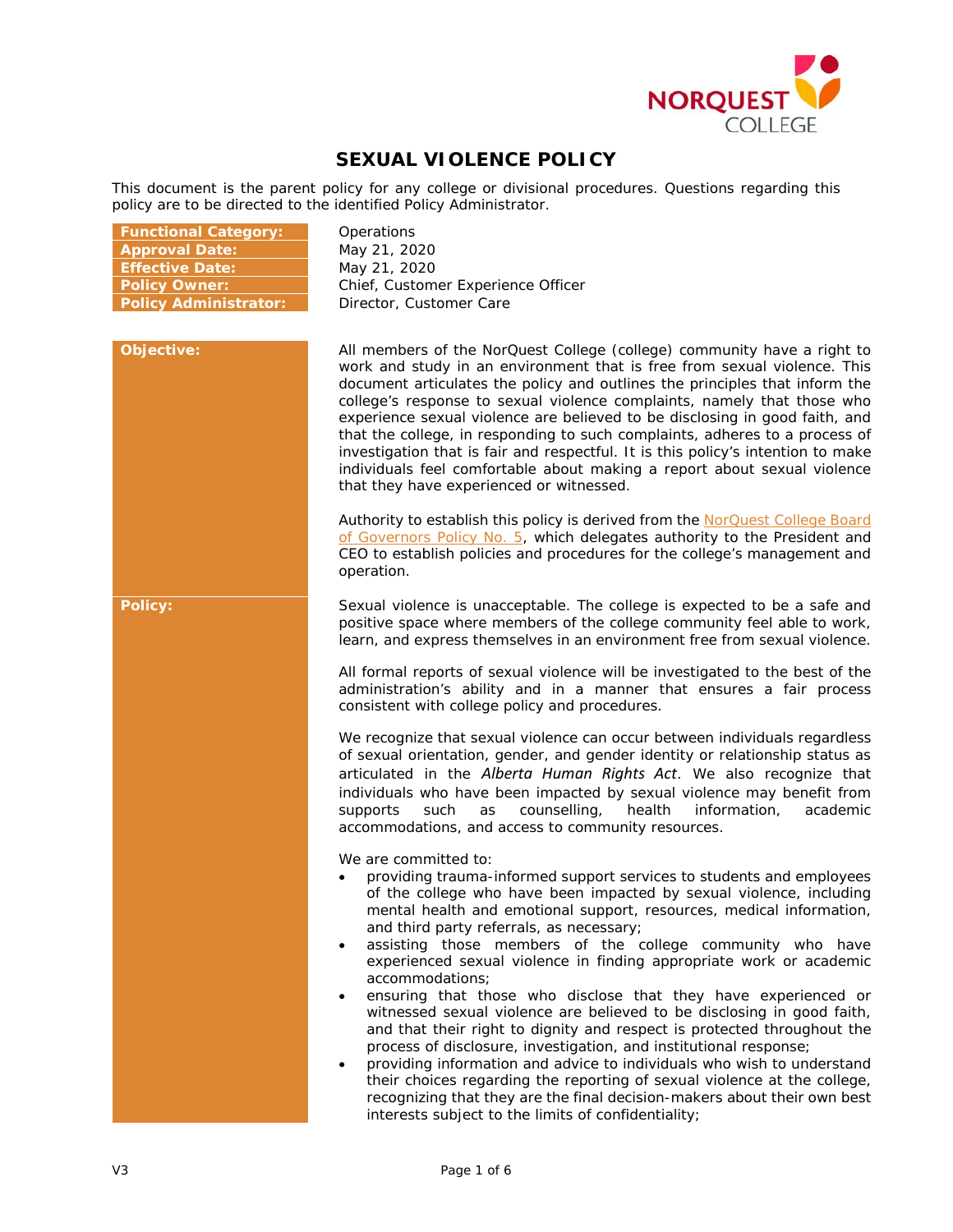

- taking appropriate action by adhering to procedures for the internal investigation and adjudication of a complaint, in accordance with college policies, procedures, and applicable collective agreements and terms and conditions, regardless of whether or not the individual chooses to make a report to the police;
- ensuring coordination and communication among the various departments that are most likely to be involved in the response to sexual violence on campus;
- providing relevant education and training to the college community that addresses harmful attitudes and behaviours that contribute to sexual violence and raises awareness of college policy and procedures related to sexual violence, with the goal of creating a campus atmosphere in which sexual violence is not tolerated.

# **Responding to Sexual Violence**

- Members of the college community who have witnessed or experienced an incident of sexual violence, or who have reason to believe an incident of sexual violence is about to occur, are encouraged to come forward as soon as they are able to do so.
- Employees of the college, upon learning about an incident of sexual violence, are strongly encouraged to follow the procedures outlined in the Sexual Violence Procedures.
- Where the college becomes aware of incidents of sexual violence that pose a risk to the safety of members of the college community, the college shall take all reasonable steps to ensure the safety of the college community.

# **Complaint Process and Investigations**

A complaint of sexual violence can be filed under this Policy by any member of the college community.

The college will seek to achieve procedural fairness in dealing with all complaints filed through the Office of Student Judicial Affairs or People. As such, no disciplinary action will be taken against a person or group without their knowledge where there is an alleged breach of this Policy. Respondents will be provided with information of the allegations and provided with an opportunity to answer to the allegations made against them.

# Right to Withdraw a Complaint

A complainant has the right to withdraw a complaint at any stage of the process. However, the college may continue to act on the issue identified in the complaint in order to comply with its obligation under this Policy and/or its legal obligations.

If a college community member does not consent to release information necessary for the investigation, the formal report may be closed.

# Protection from Reprisals, Retaliation or Threats:

It is contrary to this Policy for anyone to retaliate, engage in reprisals or threaten to retaliate against a complainant or other individual for:

- having pursued rights under this Policy or the *Alberta Human Rights Act*;
- having participated or co-operated in an investigation under this Policy or the *Alberta Human Rights Act*; or
- having been associated with someone who has pursued rights under this Policy or the *Alberta Human Rights Act*.

Anyone engaged in such conduct may be subject to discipline up to and including termination and expulsion, consistent with the Non-Academic Misconduct Procedure and the Respectful Workplace and Learning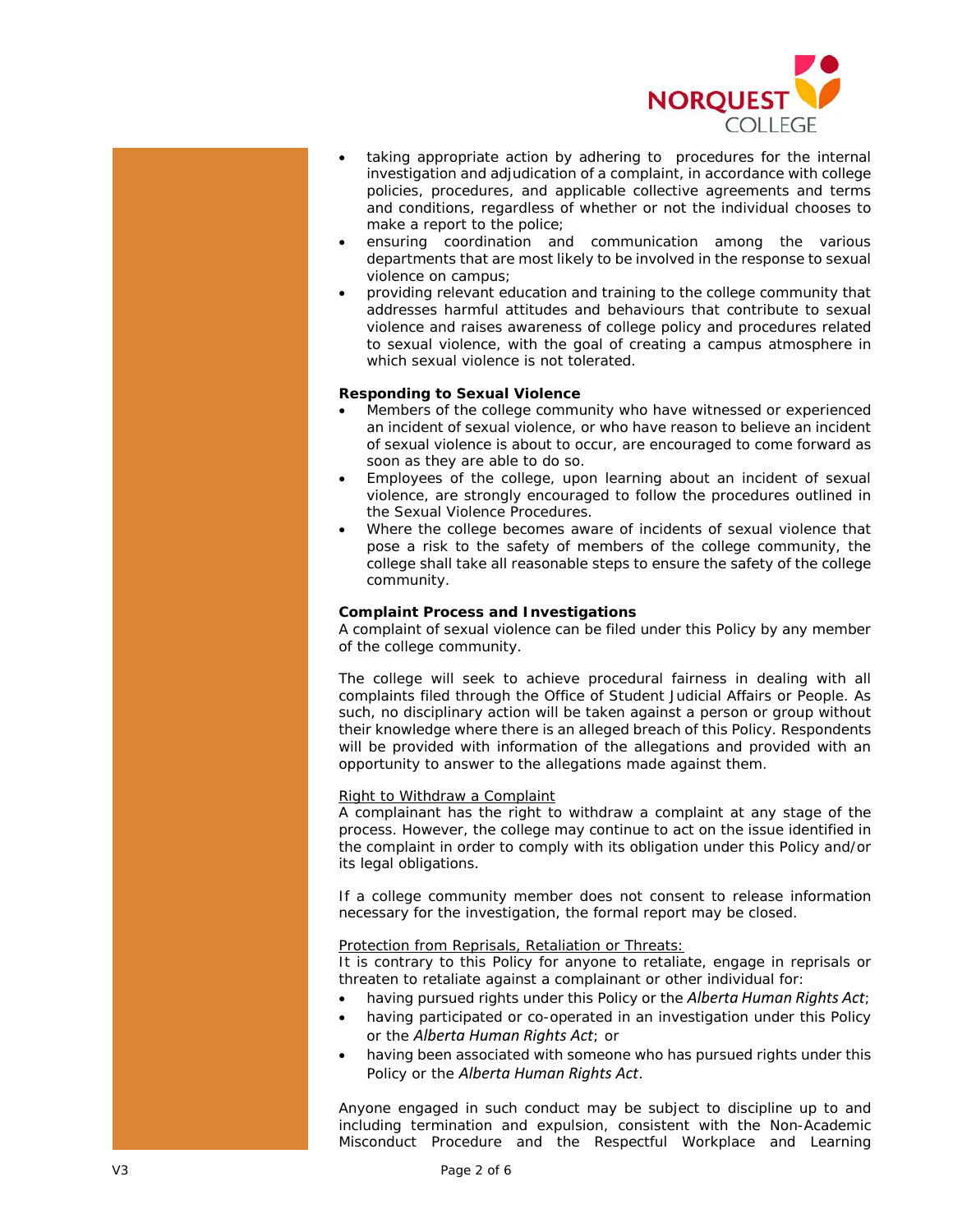

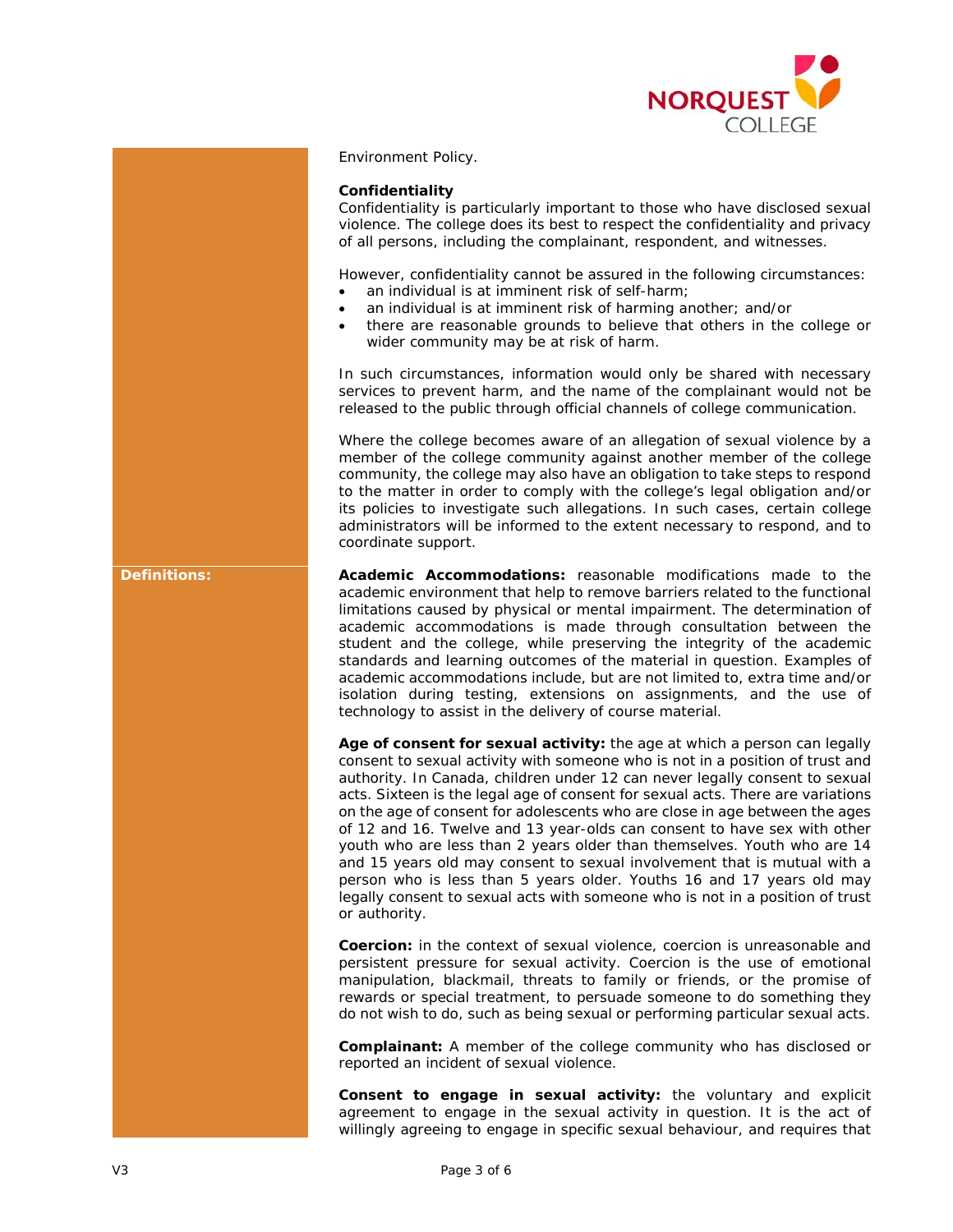

a person is able to freely choose between two options: yes and no. This means that there must be an understandable exchange of affirmative words which indicates a willingness to participate in mutually agreed upon sexual activity. It is also imperative that everyone understands the following:

- Silence or non-communication must never be interpreted as consent and a person in a state of diminished judgment cannot consent.
- A person is incapable of giving consent if they are asleep, unconscious or otherwise unable to communicate.
- A person who has been threatened or coerced (i.e. is not agreeing voluntarily) into engaging in the sexual activity is not consenting to it.
- A person who is drugged is unable to consent.
- A person is usually unable to give consent when under the influence of alcohol and/or drugs.
- A person may be unable to give consent if they have a mental disability preventing them from fully understanding the sexual acts.
- The fact that consent was given in the past to a sexual or dating relationship does not mean that consent is deemed to exist for all future sexual activity.
- A person can withdraw consent at any time during the course of a sexual encounter.
- A person is incapable of giving consent to a person in a position of trust, power or authority, such as, a faculty member initiating a relationship with a student who they teach, an administrator in a relationship with anyone who reports to that position.
- Consent cannot be given on behalf of another person.

It is the responsibility of the initiator of sexual activity to ensure clear and affirmative responses are communicated at all stages of sexual engagement. It is also the initiator's responsibility to know if the person they are engaging with sexually is a minor.

Note: For information purposes only, the [Criminal Code of Canada](https://laws-lois.justice.gc.ca/eng/acts/c-46/) defines "consent" as follows: the voluntary agreement to engage in the sexual activity in question. No consent is obtained, where

- the agreement is expressed by the words or conduct of a person other than the complainant;
- the complainant is incapable of consenting to the activity;
- the accused induces the complainant to engage in the activity by abusing a position of trust, power or authority;
- the complainant expresses, by words or conduct, a lack of agreement to engage in the activity; or
- the complainant, having consented to engage in sexual activity, expresses, by words or conduct, a lack of agreement to continue to engage in the activity.

**Disclosure of sexual violence:** when a survivor shares information about an experience of sexual violence to an individual who did not previously know. The survivor can disclose to a college official to access support from the college as outlined in the sexual violence policy, and can expect confidentiality within the limits outlined in the policy.

**Drug-facilitated sexual assault:** the use of alcohol and/or drugs (prescription or non- prescription) by a perpetrator to control, overpower or subdue a victim for purposes of sexual assault.

**Formal Report:** a written statement to the institution to seek recourse pursuant to the violation of policy.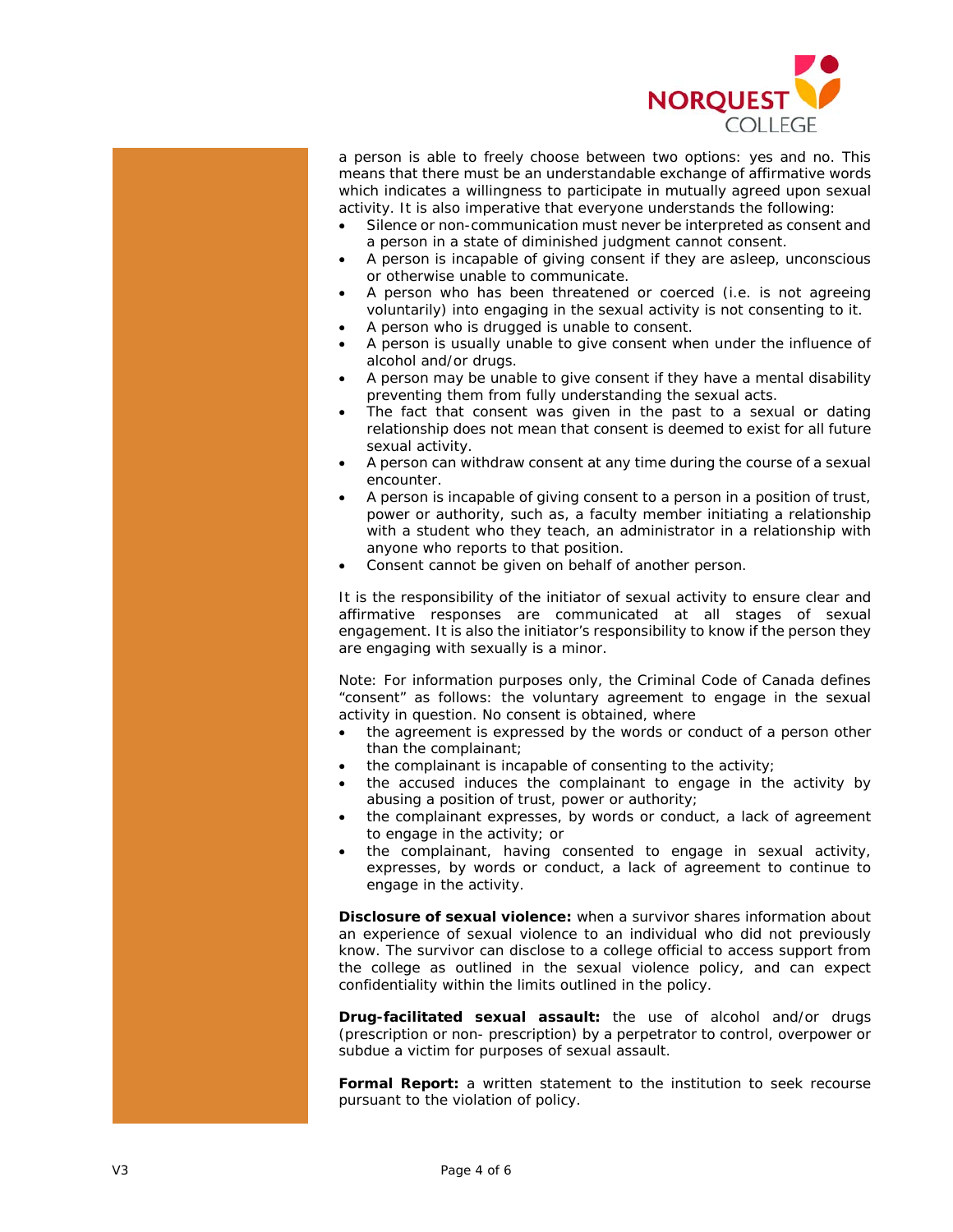

**Harassment:** Means any single incident or repeated incidents of objectionable or unwelcome conduct, comment, bullying or action by a person that the person knows or ought reasonably to know will or would cause offence or humiliation to a worker, or adversely affects the worker's health and safety. This may include (i) conduct, comment, bullying or action because of race, religious beliefs, colour, physical disability, mental disability, age, ancestry, place of origin, marital status, source of income, family status, gender, gender identity, gender expression and sexual orientation, and (ii) a sexual solicitation or advance, but excludes any reasonable conduct of an employer or supervisor in respect of the management of workers or a work site."

Harassment can occur between peers, students, student to faculty, faculty to student, persons in position of power, and between other individuals. Examples of harassment include (but are not limited to): gestures; remarks; jokes; taunting; innuendo; display of offensive materials; offensive graffiti; threats; verbal or physical assault; unwarranted imposition of academic penalties; hazing; stalking; shunning or exclusion.

**Member of the college community:** Any student, faculty, administrative or staff member of the college, member of the public serving in a recognized capacity for the college, and employee of an agency contracted by the college.

**Respondent:** any individual against whom an allegation of misconduct has been made under this procedure.

**Sexual assault:** a criminal offence under the [Criminal Code of Canada.](https://laws-lois.justice.gc.ca/eng/acts/c-46/) Sexual assault is any type of unwanted sexual act done by one person to another that violates the sexual integrity of the victim and involves a range of behaviours from any unwanted touching to penetration. Sexual assault is characterized by a broad range of behaviours that involve the use of force, threats, or control towards a person, which makes that person feel uncomfortable, distressed, frightened, threatened, or that is carried out in circumstances in which the person has not freely agreed, consented to, or is incapable of consenting to.

**Sexual Harassment:** unwelcome sexual advances, requests for sexual favours, or other verbal or physical conduct of a sexual nature. Incidents of sexual harassment include, but are not limited to, situations in which:

- Such conduct has the purpose or effect of interfering with a student's academic performance or an employee's work performance, or creating an intimidating, hostile, or offensive learning or working environment;
- Submission to such conduct is made either explicitly or implicitly a term or condition of employment, or of the teaching and learning process; or;
- Submission to or rejection of such conduct is used in employment or academic decisions affecting that employee or student.

Examples of sexual harassment include, but are not limited to, comments or conduct of a sexual nature, such as leering, "dirty" jokes, gestures, pictures, pornographic materials, comments, suggestions, innuendos, requests or demands of a sexual nature. It can occur through the use of technology as well as in person. The behaviour need not be intentional in order to be considered sexual harassment.

**Sexual violence:** a broad term that describes any violence, physical or psychological, carried out through sexual means or by targeting sexuality. This violence takes different forms including sexual abuse, stalking, sexual harassment and sexual assault.